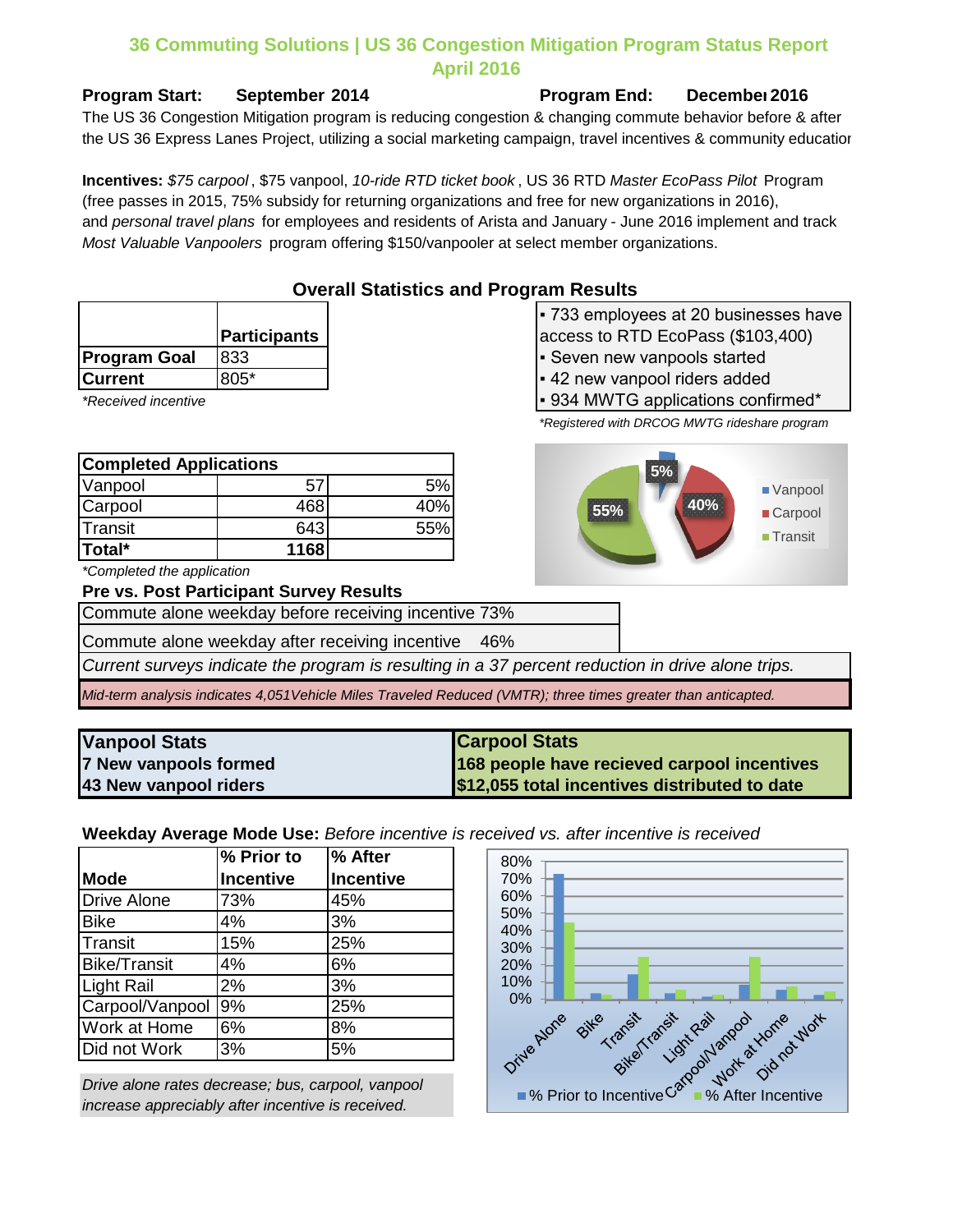## **36 Commuting Solutions | US 36 Congestion Mitigation Program Status Report April 2016**

| <b>Top Reason for Participating</b> |     |  |  |
|-------------------------------------|-----|--|--|
| <b>Traffic Congestion</b>           | 66% |  |  |
| <b>Reduce Stress</b>                | 65% |  |  |
| Environmentally                     |     |  |  |
| Friendly                            | 55% |  |  |
| 10-Ride Ticket                      |     |  |  |
| <b>Book</b>                         | 54% |  |  |
| Save Money                          | 44% |  |  |



### **US 36 RTD Master EcoPass Pilot Program**

*Offering EcoPasses to organizations and their employees who are within 1/4 mile of the Sheridan, Broomfield and McCaslin BRT stations.*

| <b>RTD Station</b> | 2015 Passes 2016 Passes |     |
|--------------------|-------------------------|-----|
| Sheridan           | 112                     | 359 |
| Broomfield         | 302                     | 293 |
| <b>McCaslin</b>    |                         |     |
| (Louisville)       | 135                     | 38  |
| McCaslin           |                         |     |
| (Superior)         | 371                     | 43  |
| Total              | 920                     | 733 |



Residence Inn Employees receive their 2016 passes.

| 2015 Participating Businesses: \$123,100 |                    |                    |                 | 2016 Participating Businesses: \$100,665 |                   |                           |                 |
|------------------------------------------|--------------------|--------------------|-----------------|------------------------------------------|-------------------|---------------------------|-----------------|
|                                          | McCaslin-          |                    |                 | <b>McCaslin-</b>                         | <b>McCaslin-I</b> |                           |                 |
| <b>McCaslin-Louisville</b>               | <b>Superior</b>    | <b>Broomfield</b>  | <b>Sheridan</b> | <b>Louisville</b>                        | Superior          | <b>Broomfield</b>         | <b>Sheridan</b> |
|                                          | Banfield Pet       |                    | Double Tree     |                                          | Town of           |                           | Dept. of        |
| <b>East West Wellness</b>                | Hospital           | Aloft Hotel        | Hotel           | Ajoya                                    | Superior          | Aloft                     | Corrections     |
|                                          | Buffalo Wild       |                    | Holtzman        | East West                                |                   |                           |                 |
| Executan                                 | Wings              | Arista Place       | Ent.            | <b>Wellness</b>                          |                   | Tutti Frutti Arista Place | Hampton Inn     |
|                                          |                    |                    |                 | Noodles &                                |                   | Arista Wine & I           | owes of.        |
| Home Depot                               | <b>Great Clips</b> | Famous Brands      | <b>Perkins</b>  | Co.                                      |                   | Spirits                   | Westminster     |
|                                          |                    |                    |                 |                                          |                   | Colorado Keg              |                 |
| US Bank                                  | Panda Express      | Loftea Café        | <b>RSA</b>      |                                          |                   | House                     | Olive Garden    |
|                                          |                    |                    |                 |                                          |                   | Law Offices               |                 |
|                                          |                    |                    |                 |                                          |                   | Daniel T                  | Residence       |
|                                          | Panera Bread       | <b>Return Path</b> | Twinstar        |                                          |                   | Goodwin                   | <b>Inn</b>      |
|                                          |                    | Wohnrade           |                 |                                          |                   | Famous                    |                 |
|                                          | Petsmart           | Engineering        |                 |                                          |                   | <b>Brands</b>             | <b>RSA</b>      |
|                                          | TJ Maxx            |                    |                 |                                          |                   | Protos                    |                 |
|                                          | Town of Superior   |                    |                 |                                          |                   | <b>Return Path</b>        |                 |
|                                          |                    |                    |                 |                                          |                   | Sustainable               |                 |
|                                          | Tutti Frutti       |                    |                 |                                          |                   | Supply                    |                 |
|                                          | Whole Foods        |                    |                 |                                          |                   |                           |                 |